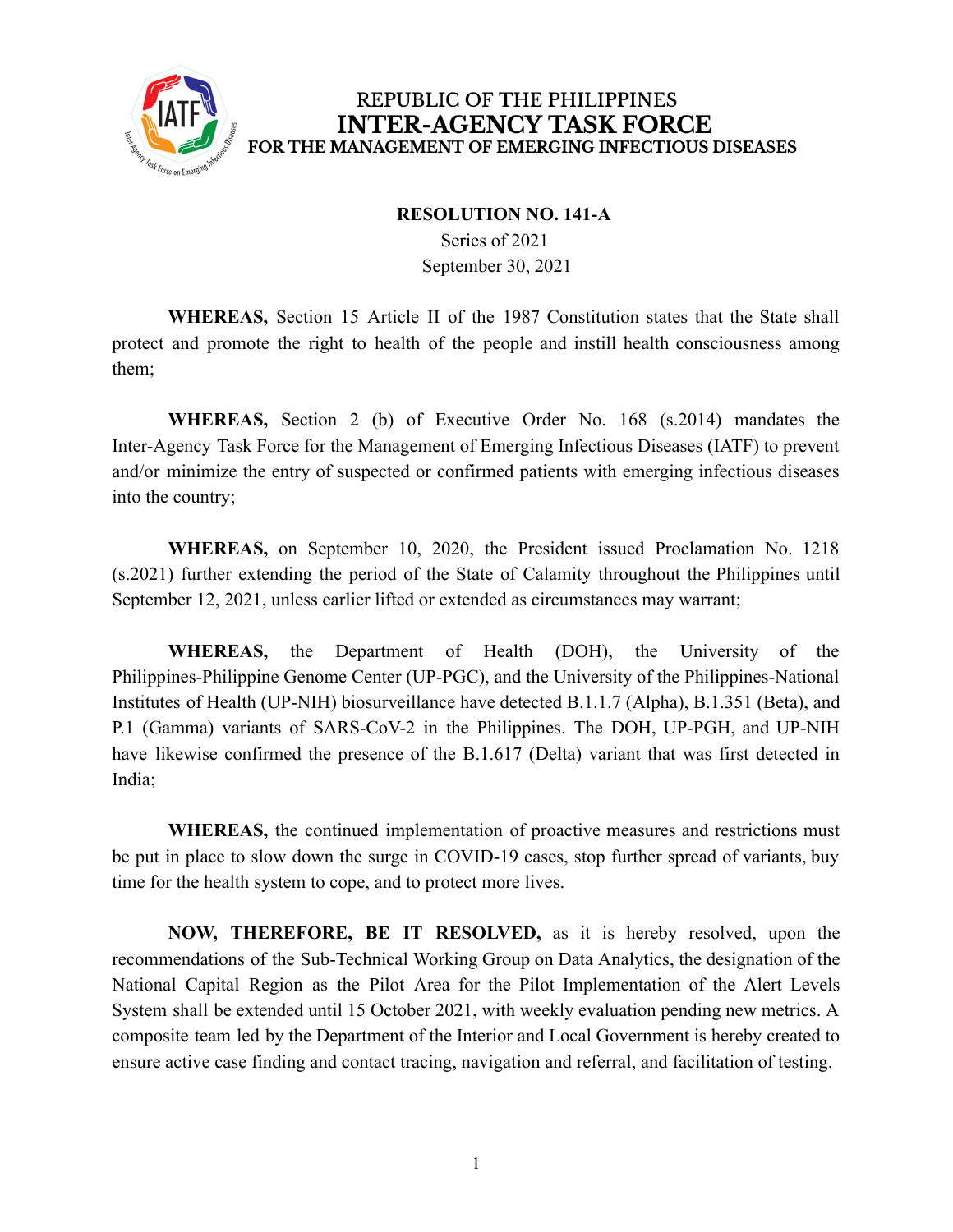

**RESOLVED FURTHER,** that the IATF approves the following final risk-level classifications of Provinces, Highly Urbanized Cities (HUCs), and Independent Component Cities (ICCs) effective 01 October 2021:

A. The following provinces, HUCs, and ICCs shall be placed under Modified General Community Quarantine (MGCQ) until 31 October 2021, without prejudice to their reclassification as may be warranted and the declaration of localized Enhanced Community Quarantine in critical areas:

1.For Luzon:

- a. Cordillera Administrative Region: Mt. Province;
- b. La Union;
- c. Region III Aurora, Nueva Ecija, Pampanga, Zambales, Angeles City, and Olongapo City;
- d. Region IV-B Romblon, and Palawan; and
- e. Region V Camarines Sur, Catanduanes, Masbate, and Sorsogon.
- 2.For the Visayas:
	- a. Siquijor;
	- b. Region VIII Biliran, Leyte, Southern Leyte, Eastern Samar, Northern Samar, Western Samar, and Ormoc City.
- 3.For Mindanao:
	- a. Region X Bukidnon, Camiguin, and Lanao del Norte; and
	- b. Bangsamoro Autonomous Region in Muslim Mindanao (BARMM) - Basilan, Isabela City, Maguindanao, Sulu, and Tawi-Tawi.
- B. The following provinces, HUCs, and ICCs shall be placed under General Community Quarantine (GCQ) until 31 October 2021, without prejudice to their reclassification as may be warranted and the declaration of localized Enhanced Community Quarantine in critical areas:

1.For Luzon:

a. Region I: Ilocos Norte, and Dagupan City;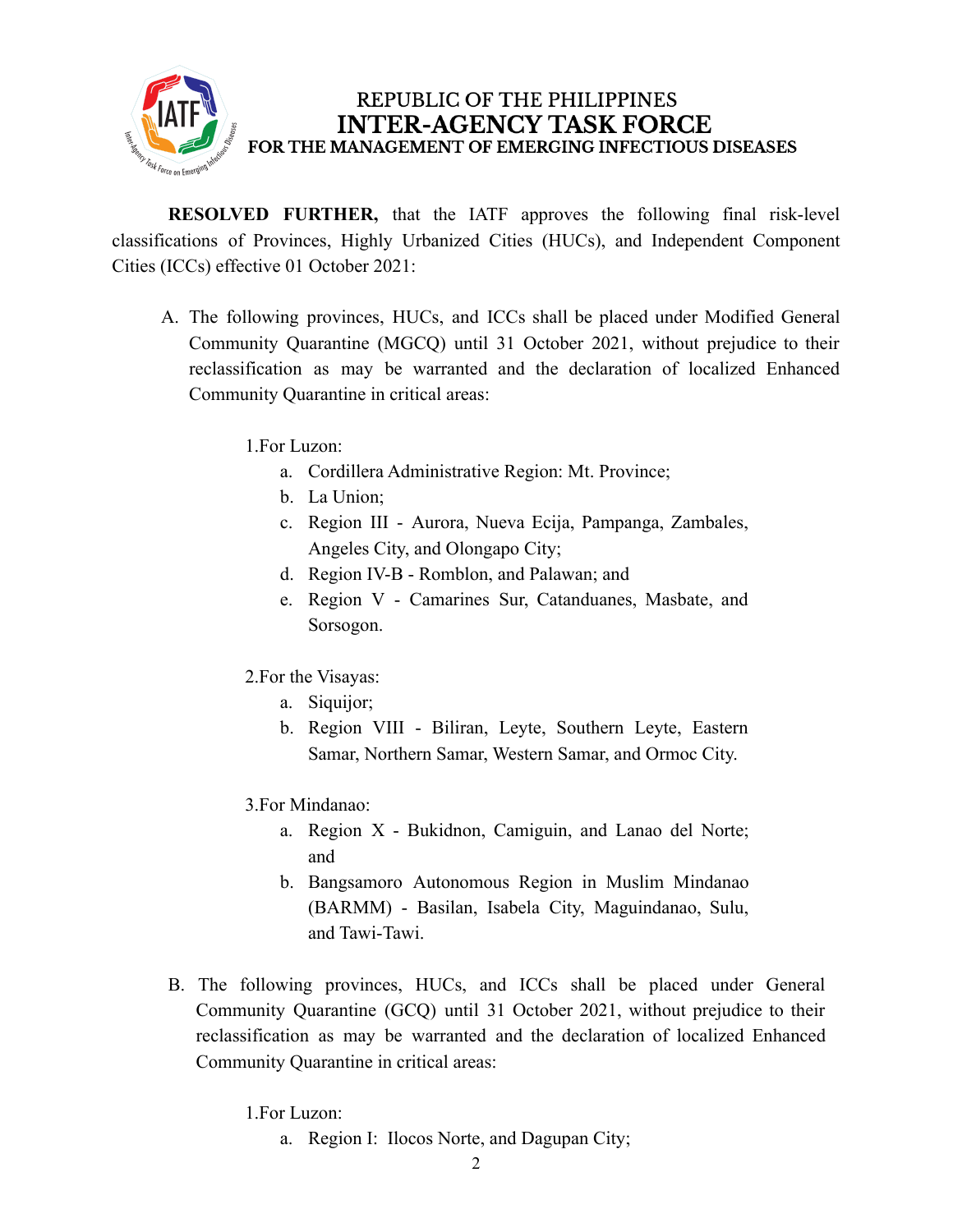

- b. Cordillera Administrative Region: Benguet, and Ifugao;
- c. Tarlac;
- d. Region IV-B: Marinduque, Occidental Mindoro, Oriental Mindoro, and Puerto Princesa; and
- e. Region V: Albay, and Camarines Norte.

### 2.For Visayas:

- a. Region VI: Aklan, Antique, Guimaras, and Negros Occidental;
- b. Region VII: Cebu City, Cebu Province, Mandaue City, and Siquijor; and
- c. Tacloban City.
- 3.For Mindanao:
	- a. Region IX: Zamboanga Sibugay, and Zamboanga City;
	- b. Region X: Misamis Occidental, and Iligan City;
	- c. Region XI: Davao City, Davao Oriental, and Davao del Sur;
	- d. Region XII: Gen. Santos City, Sultan Kudarat, Sarangani, North Cotabato, and South Cotabato;
	- e. Region XIII (CARAGA): Agusan Del Norte, Agusan del Sur, Surigao Del Norte, and Dinagat Islands; and
	- f. Bangsamoro Autonomous Region in Muslim Mindanao (BARMM): Cotabato City and Lanao Del Sur.
- C. The following provinces, HUCs, and ICCs shall be placed under Modified Enhanced Community Quarantine (MECQ) until 15 October 2021, without prejudice to their reclassification as may be warranted and the declaration of localized Enhanced Community Quarantine in critical areas:
	- 1. For Luzon:
		- a. Cordillera Administrative Region: Kalinga, and Apayao;
		- b. Batanes;
		- c. Region III: Bulacan, and Bataan;
		- d. Region IV-A: Cavite, Lucena City, Rizal, and Laguna; and
		- e. Naga City.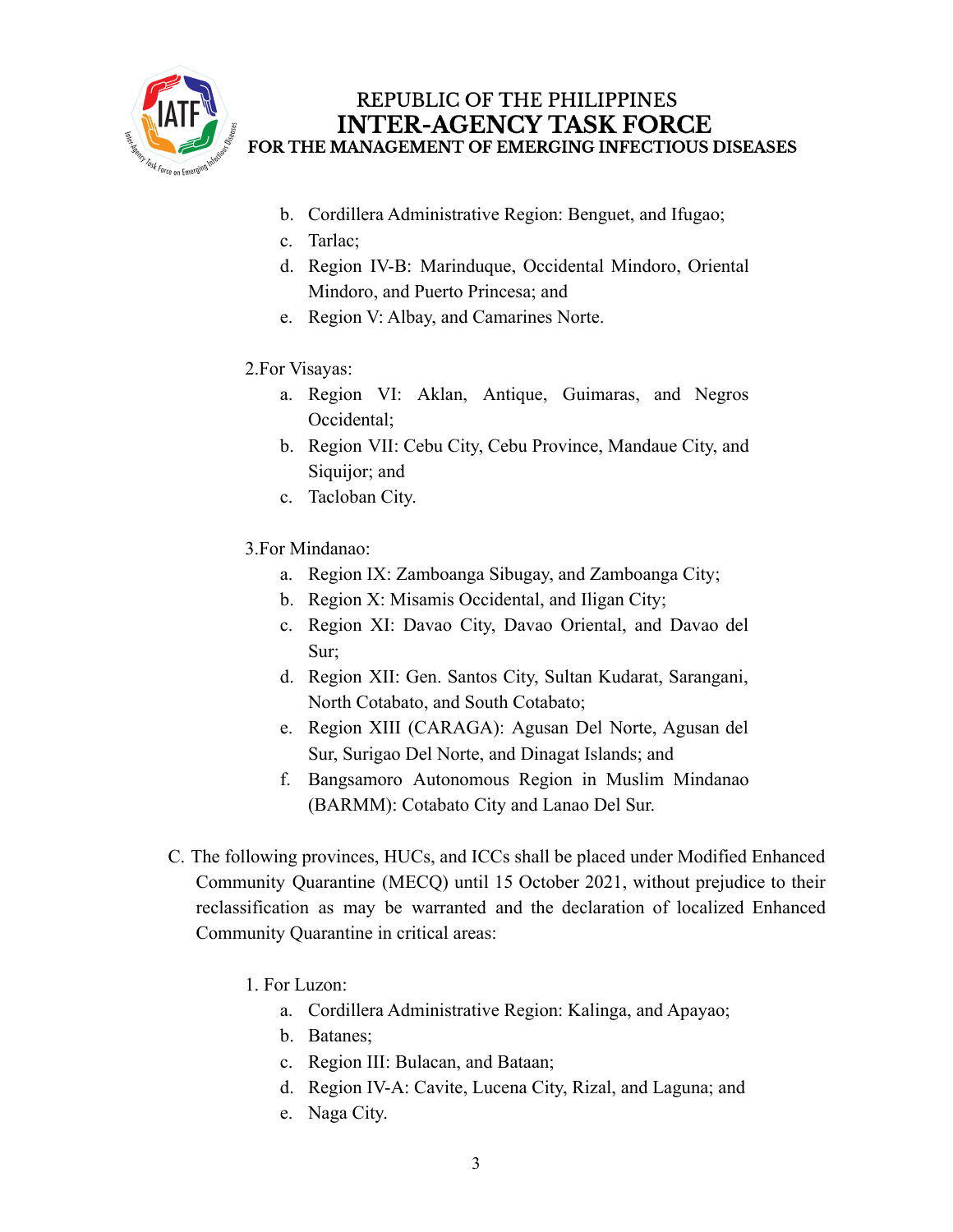

- 2. For Visayas: Iloilo Province.
- D. The following provinces, HUCs, and ICCs shall be placed under General Community Quarantine (GCQ) with heightened restrictions until 31 October 2021, without prejudice to their reclassification as may be warranted and the declaration of localized Enhanced Community Quarantine in critical areas:
	- 1. For Luzon:
		- a. Cordillera Administrative Region: Abra and Baguio City;
		- b. Region I: Ilocos Sur and Pangasinan;
		- c. Region II: Cagayan, Isabela, City of Santiago, Nueva Vizcaya, and Quirino; and
		- d. Region IV-A: Quezon, and Batangas.
	- 2. For Visayas:
		- a. Region VI: Bacolod City, Capiz, and Iloilo City; and
		- b. Region VII: Lapu-lapu City, Negros Oriental, and Bohol.
	- 3. For Mindanao:
		- a. Region IX: Zamboanga del Norte and Zamboanga del Sur;
		- b.Region X: Cagayan de Oro City and Misamis Oriental;
		- c.Region XI: Davao del Norte, Davao Occidental, and Davao De Oro (until 15 October 2021); and
		- d. Region XIII (CARAGA): Butuan City and Surigao del Sur.

The provinces, HUCs, and ICCs in the preceding paragraph shall observe and implement the following heightened restrictions:

- 1. Food preparation establishments such as commissaries, restaurants, and eateries may operate with their indoor dine-in services at the venue or seating capacity of twenty percent (20%), and with their *al fresco* or outdoor dine-in services at the venue or seating capacity of fifty percent  $(50\%)$ .
- 2. Personal care services, such as beauty salons, beauty parlors, barbershops, and nail spas, may operate up to thirty percent (30%) of venue or seating capacity. For this purpose, these establishments shall only provide services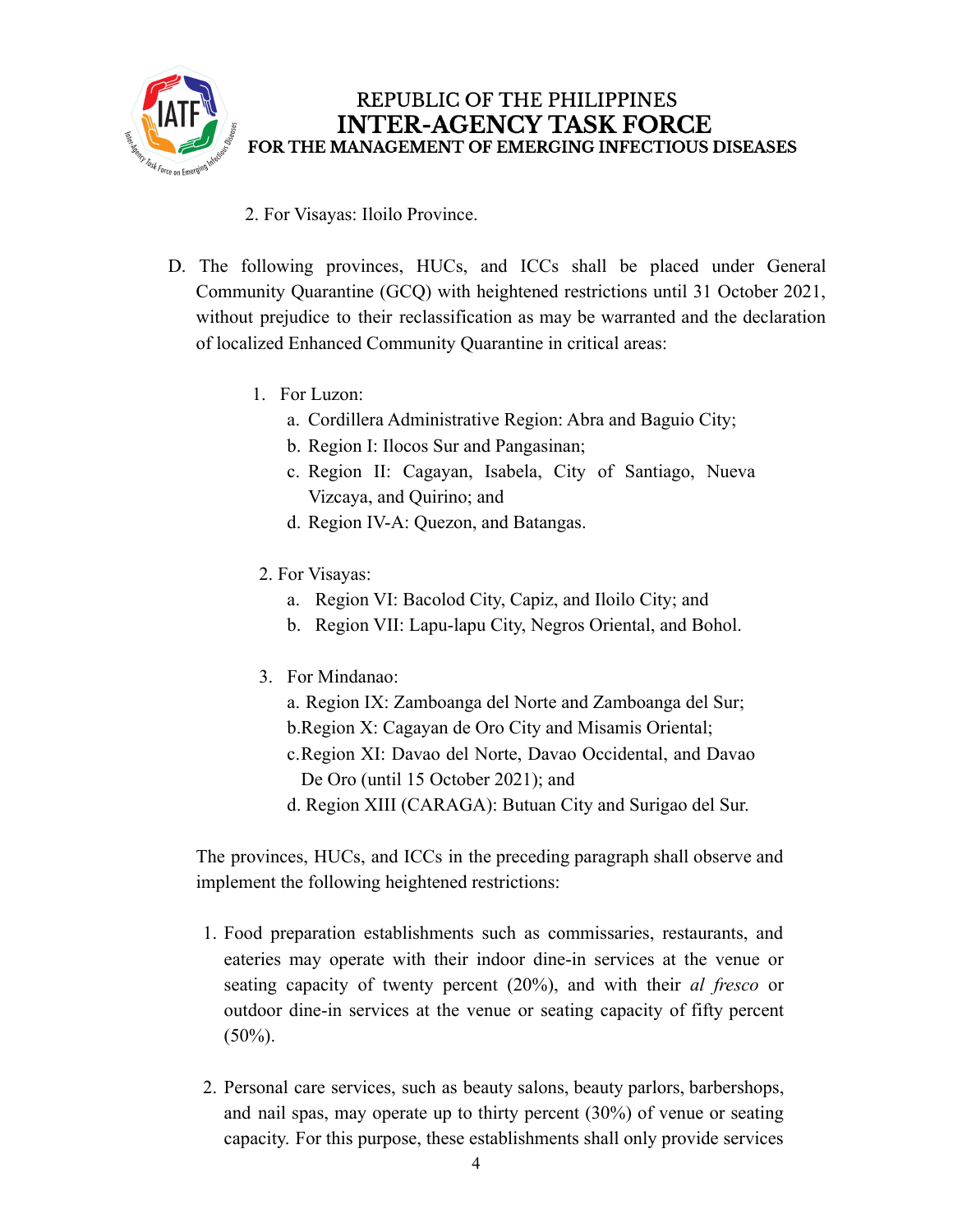

that can accommodate the wearing of face masks at all times by patrons/clients and service providers;

- 3. Meetings, Incentives, Conventions, and Exhibitions (MICE) events and social events in venue establishments shall not be allowed;
- 4. Outdoor tourist attractions, as may be defined by the Department of Tourism (DOT), shall remain to be allowed at thirty percent (30%) venue capacity with strict adherence to minimum public health standards;
- 5. Under the Safety Seal Certification Program, business establishments awarded Safety Seal Certifications shall be allowed to operate at an additional ten (10) percentage points beyond the prescribed on-site capacity or venue/seating capacity, whichever is applicable;
- 6. Indoor sports courts and venues and indoor tourist attractions shall not be allowed to operate;
- 7. Specialized markets of the DOT such as *Staycations* without age restrictions shall remain to be allowed at such capacities, protocols, and restrictions as may be imposed by the DOT;
- 8. Interzonal travel shall be allowed subject to restrictions of the local government unit of destination. Point-to-Point travel to areas under General Community Quarantine and Modified General Community Quarantine shall be allowed without age restrictions subject to an RT-PCR test-before-travel requirement for those below eighteen years old (18) and above sixty-five (65), and other protocols and restrictions as may be imposed by the DOT and the Local Government Unit of destination;
- 9. Religious gatherings shall be allowed up to ten percent (10%) of the venue capacity. Provided that, there is no objection from the local government unit where the religious gathering may take place. Provided, further, that the LGU may increase the allowable venue capacity up to thirty percent (30%). The religious denominations should strictly observe their submitted protocols and the minimum public health standards.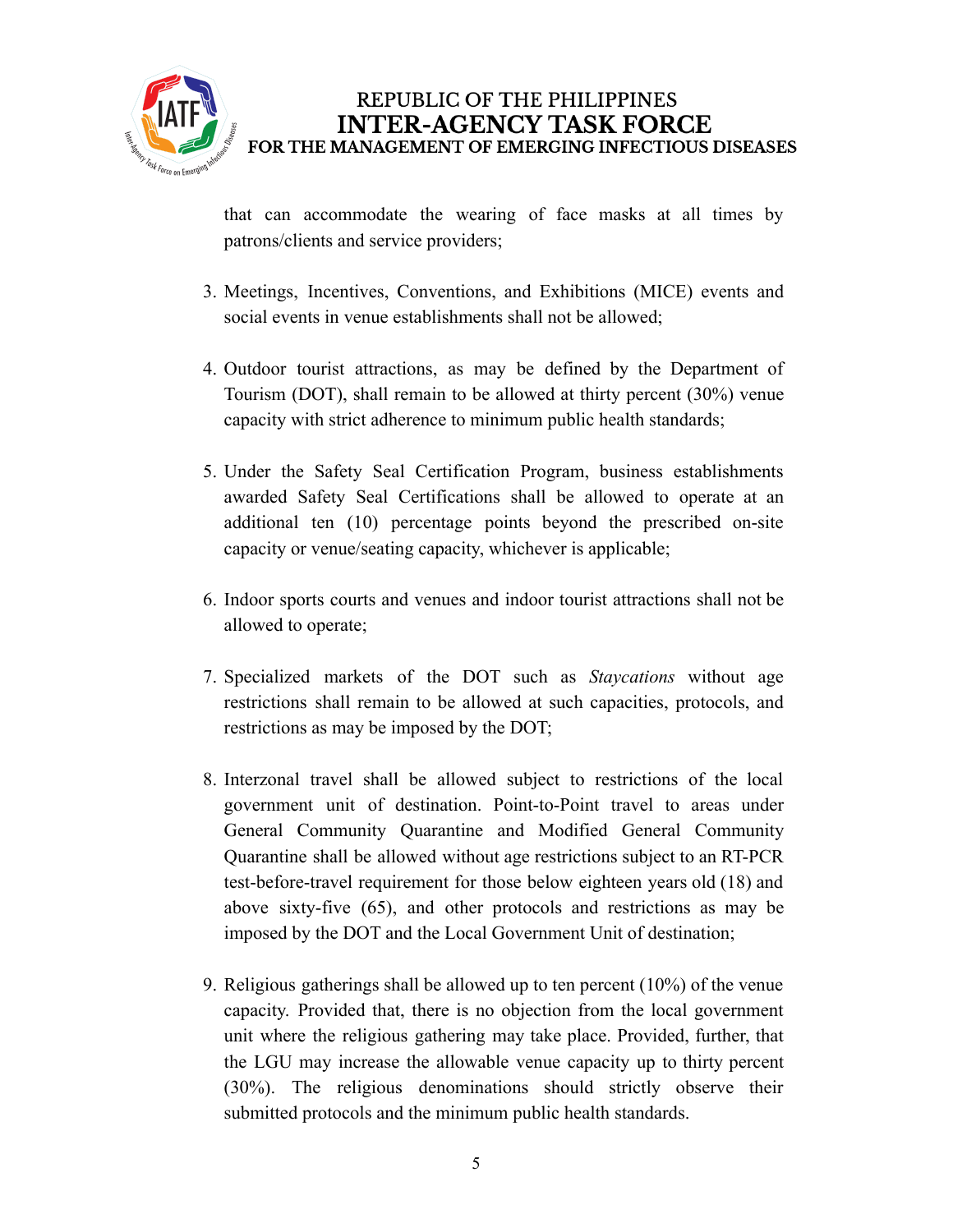

Gatherings for necrological services, wakes, inurnment, funerals for those who died of causes other than COVID-19 shall be allowed, provided that the same shall be limited to immediate family members, upon satisfactory proof of their relationship with the deceased and with full compliance with the prescribed minimum public health standards for the duration of the activity; and

- 10. Other provisions of the Omnibus Guidelines on the Implementation of Community Quarantine in the Philippines, as amended, not affected by the foregoing shall continue to be in effect including those on interzonal travel into and out of the aforementioned areas and the operation of public transportation. The use of active transportation shall likewise be promoted.
- E. All areas shall continue to implement the following measures:
	- 1. Ramp up vaccination efforts among Priority Groups A2 and A3 populations to reduce the occurrence of more severe disease and fatalities. Parallel efforts to vaccinate A4 and A5 population, if resources are adequate;
	- 2. Improved implementation of engineering and administrative controls, especially ventilation standards and actions against crowding and gatherings;
	- 3. Health promotion and strict enforcement of minimum public health standards, especially their uniform implementation in high-risk areas such as healthcare settings, wet markets, supermarkets, government offices, workplaces, and at home, among others;
	- 4. The implementation of localized community quarantine and the ramping up of the availability of identified quarantine facilities in priority/critical areas with community transmission, including in private and public establishments, with the concurrence of the RIATF;
	- 5. Immediate facility-based isolation of all returning citizens, suspect, and probable cases, and the isolation of persons exhibiting symptoms and individuals awaiting their test results;
	- 6. Improved distribution of personal protective equipment and waste management;
	- 7. Continuous health education on COVID-19 transmissions;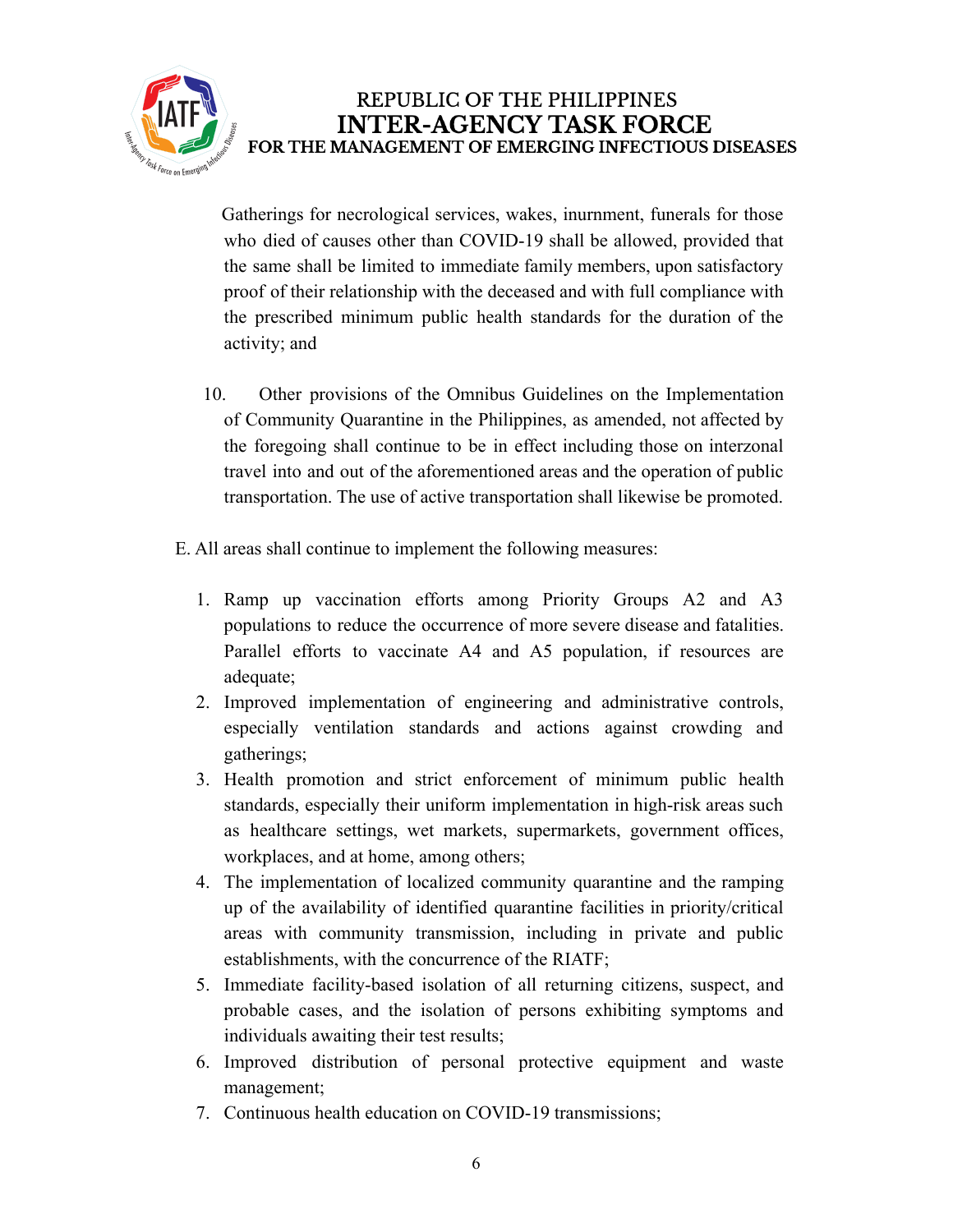

- 8. Scaling up of local health systems capacity, especially for community isolation and critical care, including dedicated mechanical ventilators, and Intensive Care Units, isolation, and ward beds for COVID-19 cases; and
- 9. Submission of complete and accurate data through COVID-Kaya and the DOH DataCollect, and complete and timely antigen test line list.

**RESOLVED FINALLY,** that the Chairperson and the Co-Chairperson shall be duly authorized to sign this Resolution for and on behalf of the Inter-Agency Task Force.

**APPROVED** during the 141st Inter-Agency Task Force Meeting, as reflected in the minutes of the meeting, held this September 30, 2021, via video conference**.**

**KARLO ALEXEI B. NOGRALES** Secretary, Office of the Cabinet Secretariat IATF Co-Chairperson